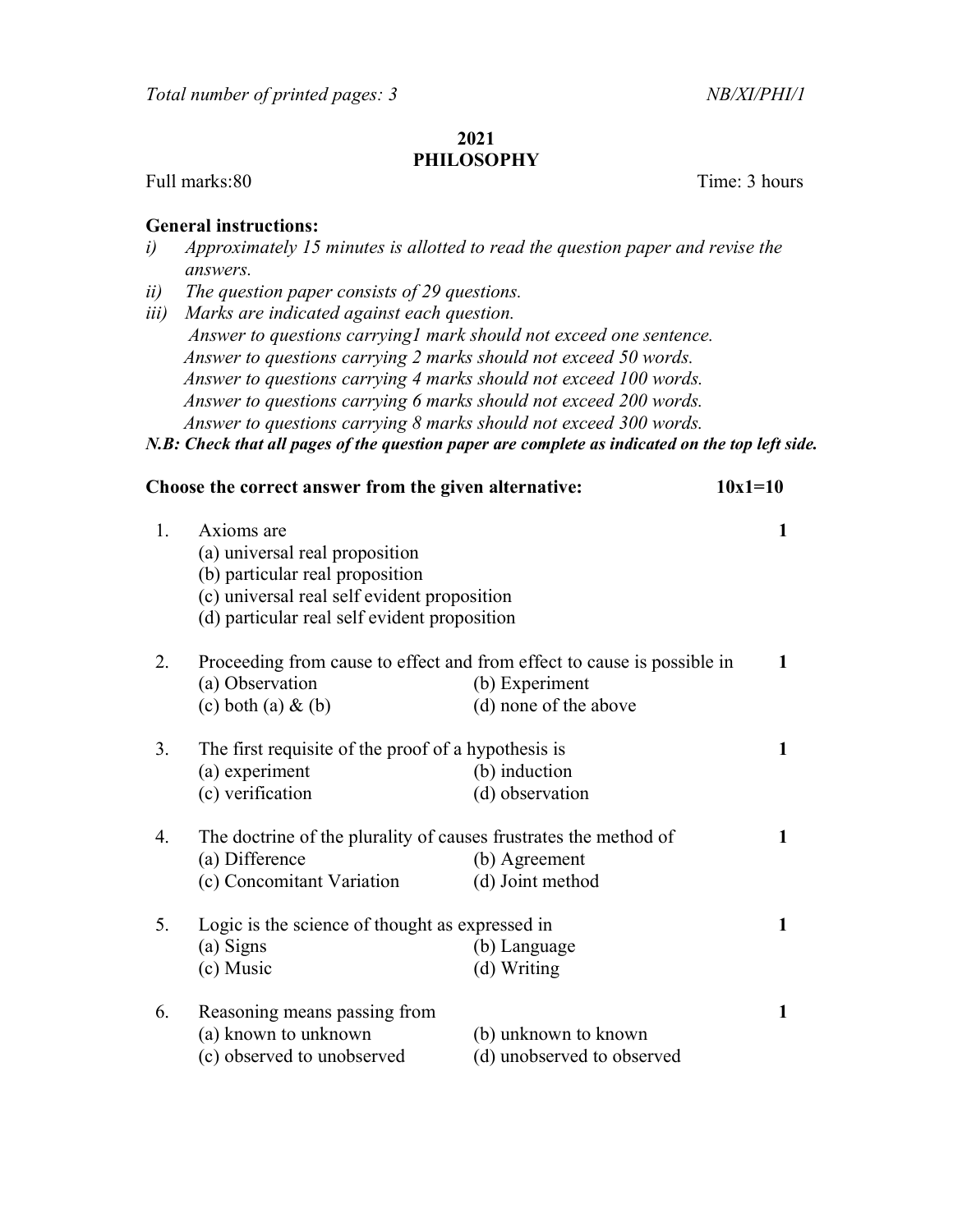|     |                                                                                                                                                                                                                                                                                                    | (2)                                       | NB/XI/PHI/1      |
|-----|----------------------------------------------------------------------------------------------------------------------------------------------------------------------------------------------------------------------------------------------------------------------------------------------------|-------------------------------------------|------------------|
| 7.  | A term denotes things and connotes<br>(a) proposition<br>(c) attributes                                                                                                                                                                                                                            | (b) sentences<br>(d) connotation          | 1                |
| 8.  | Terms like parent/child or teacher are<br>(a) absolute terms<br>(c) negative terms                                                                                                                                                                                                                 | (b) relative terms<br>(d) privative terms | 1                |
| 9.  | When all constituent propositions are of different relation, it is called<br>(a) pure syllogism<br>(c) categorical syllogism                                                                                                                                                                       | (b) mixed syllogism<br>(d) dilemma        | 1                |
| 10. | Syllogism consists of<br>(a) seven rules<br>(c) nine rules                                                                                                                                                                                                                                         | (b) eight rules<br>(d) ten rules          | 1                |
|     | Answer the following questions:                                                                                                                                                                                                                                                                    |                                           |                  |
| 11. | What is scientific induction?                                                                                                                                                                                                                                                                      |                                           | $\boldsymbol{2}$ |
| 12. | What is natural experiment?                                                                                                                                                                                                                                                                        |                                           | $\overline{2}$   |
| 13. | State two uses of hypothesis in scientific investigation.                                                                                                                                                                                                                                          |                                           | $\boldsymbol{2}$ |
| 14. | How can one distinguish between hypothesis and theory?                                                                                                                                                                                                                                             |                                           | $\boldsymbol{2}$ |
| 15. | What are the experimental methods formulated by Mill?                                                                                                                                                                                                                                              |                                           | $\overline{2}$   |
| 16. | Define verification. What is direct and indirect verification?                                                                                                                                                                                                                                     |                                           | $2+2=4$          |
| 17. | What are the uses of logic?                                                                                                                                                                                                                                                                        |                                           |                  |
| 18. | What is meant by concrete and abstract terms?                                                                                                                                                                                                                                                      |                                           | $2 + 2 = 4$      |
| 19. | Mention any four rules of a categorical syllogism.                                                                                                                                                                                                                                                 |                                           | 4                |
| 20. | Symbolise the following (Any two)<br>(a) If there is over production, then price do not rise.<br>(b) Neither India nor Pakistan will win the match.<br>(c) It is not the case that neither Atlanta nor Baltimore win their<br>conference championship.<br>Answer any four from questions $21 - 26$ |                                           | $2x2=4$          |
|     |                                                                                                                                                                                                                                                                                                    |                                           |                  |
| 21. | Give the general differences between induction and deduction.                                                                                                                                                                                                                                      |                                           | 6                |
| 22. | Define observation. Explain its fallacies.                                                                                                                                                                                                                                                         |                                           | $2+4=6$          |